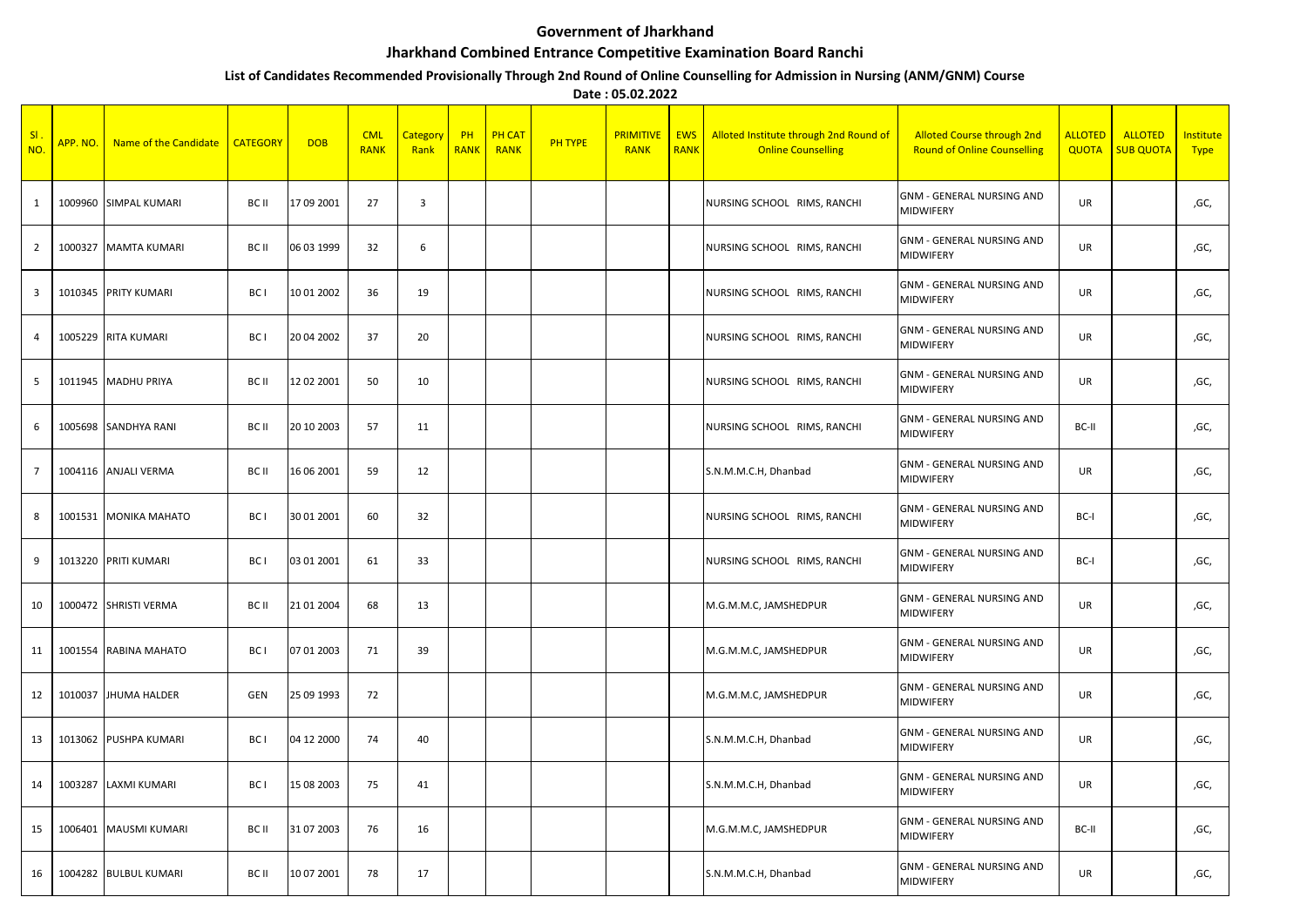| SI<br>NO. | APP. NO. | Name of the Candidate       | <b>CATEGORY</b> | <b>DOB</b> | <b>CML</b><br><b>RANK</b> | <b>Category</b><br>Rank | PH<br><b>RANK</b> | <b>PH CAT</b><br><b>RANK</b> | <b>PH TYPE</b> | <b>PRIMITIVE</b><br><b>RANK</b> | <b>EWS</b><br><b>RANK</b> | Alloted Institute through 2nd Round of<br><b>Online Counselling</b> | <b>Alloted Course through 2nd</b><br><b>Round of Online Counselling</b> | <b>ALLOTED</b><br><b>QUOTA</b> | <b>ALLOTED</b><br><b>SUB QUOTA</b> | Institute<br><b>Type</b> |
|-----------|----------|-----------------------------|-----------------|------------|---------------------------|-------------------------|-------------------|------------------------------|----------------|---------------------------------|---------------------------|---------------------------------------------------------------------|-------------------------------------------------------------------------|--------------------------------|------------------------------------|--------------------------|
| 17        |          | 1002217 RESHMA KUMARI       | BC II           | 15 03 2004 | 81                        | 19                      |                   |                              |                |                                 |                           | M.G.M.M.C, JAMSHEDPUR                                               | <b>GNM - GENERAL NURSING AND</b><br><b>MIDWIFERY</b>                    | BC-II                          |                                    | ,GC,                     |
| 18        |          | 1000385 LAXMI GORAI         | BC I            | 17 12 2003 | 82                        | 42                      |                   |                              |                |                                 |                           | S.N.M.M.C.H, Dhanbad                                                | <b>GNM - GENERAL NURSING AND</b><br>MIDWIFERY                           | BC-I                           |                                    | ,GC,                     |
| 19        |          | 1002946 KHUSHI PRIYA        | BC I            | 03 12 2004 | 85                        | 43                      |                   |                              |                |                                 |                           | S.N.M.M.C.H, Dhanbad                                                | <b>GNM - GENERAL NURSING AND</b><br>MIDWIFERY                           | BC-I                           |                                    | ,GC,                     |
| 20        |          | 1003023 KUMARI SUNITA MAHTO | BC I            | 06 08 2001 | 86                        | 44                      |                   |                              |                |                                 |                           | A.N.M.T.C, RANCHI                                                   | ANM - AUXILIARY NURSE<br><b>MIDWIFE</b>                                 | UR                             |                                    | ,GC,                     |
| 21        |          | 1010260 ARCHANA KUMARI      | GEN             | 15 05 1996 | 92                        |                         |                   |                              |                |                                 |                           | A.N.M.T.C, RANCHI                                                   | ANM - AUXILIARY NURSE<br><b>MIDWIFE</b>                                 | UR                             |                                    | ,GC,                     |
| 22        |          | 1004158 JASMINE TIU         | ST              | 08 08 2002 | 93                        | $\overline{7}$          |                   |                              |                |                                 |                           | NURSING SCHOOL RIMS, RANCHI                                         | <b>GNM - GENERAL NURSING AND</b><br>MIDWIFERY                           | ST                             |                                    | ,GC,                     |
| 23        |          | 1000405 ANINDITA SARKAR     | BC II           | 10 01 2003 | 102                       | 21                      |                   |                              |                |                                 |                           | S.N.M.M.C.H, Dhanbad                                                | <b>GNM - GENERAL NURSING AND</b><br>MIDWIFERY                           | BC-II                          |                                    | ,GC,                     |
| 24        |          | 1010180 JYOTI PRIYA         | BC I            | 05 01 2003 | 103                       | 51                      |                   |                              |                |                                 |                           | A.N.M.T.C, RANCHI                                                   | ANM - AUXILIARY NURSE<br><b>MIDWIFE</b>                                 | UR                             |                                    | ,GC,                     |
| 25        |          | 1012074 MANISHA KUMARI      | BC II           | 21 06 2000 | 105                       | 22                      |                   |                              |                |                                 |                           | S.N.M.M.C.H, Dhanbad                                                | <b>GNM - GENERAL NURSING AND</b><br>MIDWIFERY                           | BC-II                          |                                    | ,GC,                     |
| 26        |          | 1012018 PRITI KUMARI        | BC II           | 16 01 2001 | 106                       | 23                      |                   |                              |                |                                 |                           | A.N.M.T.C, DEOGHAR                                                  | ANM - AUXILIARY NURSE<br><b>MIDWIFE</b>                                 | UR                             |                                    | ,GC,                     |
| 27        |          | 1006032 HIRAMANI KUMARI     | BC I            | 31 03 1998 | 110                       | 55                      |                   |                              |                |                                 |                           | A.N.M.T.C, RANCHI                                                   | ANM - AUXILIARY NURSE<br><b>MIDWIFE</b>                                 | UR                             |                                    | ,GC,                     |
| 28        |          | 1000412 ANCHAL PANDEY       | GEN             | 17 01 2002 | 116                       |                         |                   |                              |                |                                 |                           | A.N.M.T.C, RANCHI                                                   | ANM - AUXILIARY NURSE<br><b>MIDWIFE</b>                                 | UR                             |                                    | ,GC,                     |
| 29        |          | 1013628 SHIVANI KUMARI      | GEN             | 21 06 2003 | 141                       |                         |                   |                              |                |                                 |                           | A.N.M.T.C, DHANBAD                                                  | ANM - AUXILIARY NURSE<br><b>MIDWIFE</b>                                 | UR                             |                                    | ,GC,                     |
| 30        |          | 1004985 BARSHA KUMARI       | BC I            | 07 07 2002 | 144                       | 71                      |                   |                              |                |                                 |                           | A.N.M.T.C, RANCHI                                                   | ANM - AUXILIARY NURSE<br><b>MIDWIFE</b>                                 | UR                             |                                    | ,GC,                     |
| 31        |          | 1011080 MADHU KUMARI        | BC I            | 17 04 2004 | 145                       | 72                      |                   |                              |                |                                 |                           | A.N.M.T.C, RANCHI                                                   | ANM - AUXILIARY NURSE<br><b>MIDWIFE</b>                                 | UR                             |                                    | ,GC,                     |
| 32        |          | 1006519 PALLAVI KUMARI      | BC I            | 14 02 2000 | 162                       | 83                      |                   |                              |                |                                 |                           | A.N.M.T.C, DHANBAD                                                  | ANM - AUXILIARY NURSE<br><b>MIDWIFE</b>                                 | UR                             |                                    | ,GC,                     |
| 33        |          | 1005195 SHIVANI KUMARI      | BC I            | 17 08 2003 | 163                       | 84                      |                   |                              |                |                                 |                           | A.N.M.T.C, DHANBAD                                                  | ANM - AUXILIARY NURSE<br><b>MIDWIFE</b>                                 | UR                             |                                    | ,GC,                     |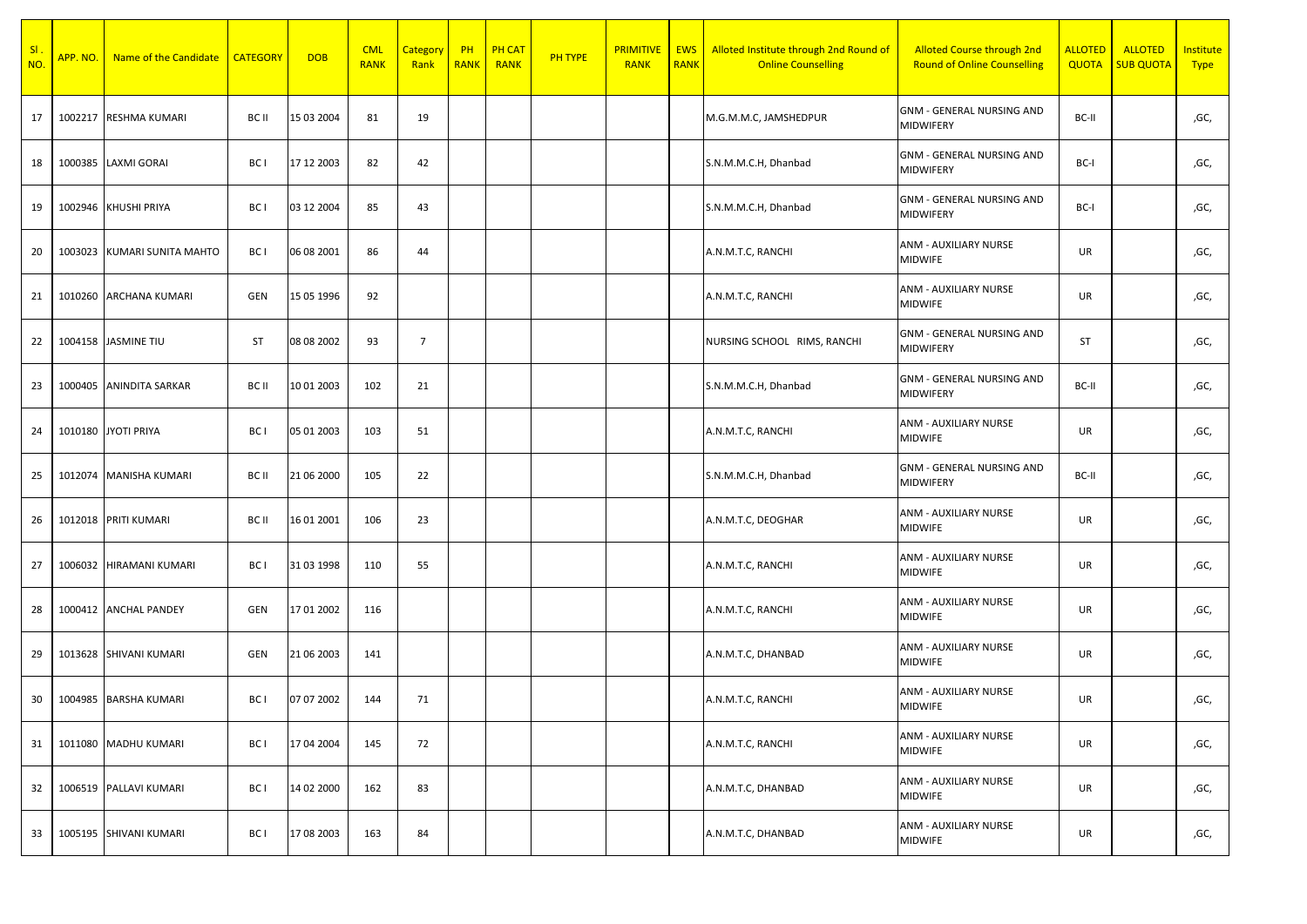| SI<br>NO. | APP. NO. | Name of the Candidate      | <b>CATEGORY</b> | <b>DOB</b> | <b>CML</b><br><b>RANK</b> | <b>Category</b><br>Rank | PH<br><b>RANK</b> | <b>PH CAT</b><br><b>RANK</b> | <b>PH TYPE</b> | <b>PRIMITIVE</b><br><b>RANK</b> | <b>EWS</b><br><b>RANK</b> | Alloted Institute through 2nd Round of<br><b>Online Counselling</b> | <b>Alloted Course through 2nd</b><br><b>Round of Online Counselling</b> | <b>ALLOTED</b><br><b>QUOTA</b> | <b>ALLOTED</b><br><b>SUB QUOTA</b> | Institute<br><b>Type</b> |
|-----------|----------|----------------------------|-----------------|------------|---------------------------|-------------------------|-------------------|------------------------------|----------------|---------------------------------|---------------------------|---------------------------------------------------------------------|-------------------------------------------------------------------------|--------------------------------|------------------------------------|--------------------------|
| 34        |          | 1003674 ALICE DEOGAM       | <b>ST</b>       | 28 02 1998 | 166                       | 16                      |                   |                              |                |                                 |                           | NURSING SCHOOL RIMS, RANCHI                                         | <b>GNM - GENERAL NURSING AND</b><br>MIDWIFERY                           | <b>ST</b>                      |                                    | ,GC,                     |
| 35        |          | 1000974 K KANNIMA          | GEN             | 30 07 2002 | 169                       |                         |                   |                              |                |                                 |                           | A.N.M.T.C, EAST SINGHBHUM                                           | ANM - AUXILIARY NURSE<br><b>MIDWIFE</b>                                 | UR                             |                                    | ,GC,                     |
| 36        |          | 1002846 PUJA KUMARI MAHATO | BC <sub>1</sub> | 23 01 2002 | 172                       | 86                      |                   |                              |                |                                 |                           | A.N.M.T.C, DHANBAD                                                  | ANM - AUXILIARY NURSE<br><b>MIDWIFE</b>                                 | UR                             |                                    | ,GC,                     |
| 37        |          | 1004717 MAMTA KUMARI       | BC I            | 25 12 1998 | 175                       | 88                      |                   |                              |                |                                 |                           | A.N.M.T.C, HAZARIBAGH                                               | ANM - AUXILIARY NURSE<br>MIDWIFE                                        | UR                             |                                    | ,GC,                     |
| 38        |          | 1001152 SEEMA KUMARI       | BC II           | 18 04 2000 | 177                       | 36                      |                   |                              |                |                                 |                           | A.N.M.T.C, HAZARIBAGH                                               | ANM - AUXILIARY NURSE<br><b>MIDWIFE</b>                                 | UR                             |                                    | ,GC,                     |
| 39        | 1007196  | <b>MADHU KUMARI</b>        | BC II           | 06 04 2000 | 178                       | 37                      |                   |                              |                |                                 |                           | A.N.M.T.C, RANCHI                                                   | ANM - AUXILIARY NURSE<br><b>MIDWIFE</b>                                 | BC-II                          |                                    | ,GC,                     |
| 40        |          | 1004136 SURBHI SOREN       | ST              | 11 04 1998 | 179                       | 20                      |                   |                              |                |                                 |                           | S.N.M.M.C.H, Dhanbad                                                | <b>GNM - GENERAL NURSING AND</b><br>MIDWIFERY                           | <b>ST</b>                      |                                    | ,GC,                     |
| 41        |          | 1002849 MILLY MARANDI      | <b>ST</b>       | 21 04 1997 | 180                       | 21                      |                   |                              |                |                                 |                           | NURSING SCHOOL RIMS, RANCHI                                         | <b>GNM - GENERAL NURSING AND</b><br>MIDWIFERY                           | <b>ST</b>                      |                                    | ,GC,                     |
| 42        | 1000885  | MEGHA RANI KUMARI          | GEN             | 27 05 2002 | 181                       |                         |                   |                              |                |                                 |                           | A.N.M.T.C, DHANBAD                                                  | ANM - AUXILIARY NURSE<br><b>MIDWIFE</b>                                 | UR                             |                                    | ,GC,                     |
| 43        |          | 1002754 MEERA KUMARI       | BC I            | 08 07 2001 | 185                       | 91                      |                   |                              |                |                                 |                           | A.N.M.T.C, DHANBAD                                                  | ANM - AUXILIARY NURSE<br><b>MIDWIFE</b>                                 | UR                             |                                    | ,GC,                     |
| 44        | 1000854  | <b>NEETU KUMARI</b>        | BC I            | 26 02 2003 | 187                       | 92                      |                   |                              |                |                                 |                           | A.N.M.T.C, WEST SINGHBHUM                                           | ANM - AUXILIARY NURSE<br><b>MIDWIFE</b>                                 | UR                             |                                    | ,GC,                     |
| 45        | 1002529  | <b>SUCHITRA KUMARI</b>     | BC I            | 05 09 1994 | 191                       | 95                      |                   |                              |                |                                 |                           | A.N.M.T.C, HAZARIBAGH                                               | ANM - AUXILIARY NURSE<br><b>MIDWIFE</b>                                 | UR                             |                                    | ,GC,                     |
| 46        |          | 1003397 DEVKI KUMARI       | BC I            | 01 07 1994 | 197                       | 98                      |                   |                              |                |                                 |                           | A.N.M.T.C, HAZARIBAGH                                               | ANM - AUXILIARY NURSE<br><b>MIDWIFE</b>                                 | UR                             |                                    | ,GC,                     |
| 47        |          | 1010514 AMISHA KUMARI      | BC I            | 09 08 2003 | 199                       | 99                      |                   |                              |                |                                 |                           | A.N.M.T.C, DEOGHAR                                                  | ANM - AUXILIARY NURSE<br><b>MIDWIFE</b>                                 | UR                             |                                    | ,GC,                     |
| 48        |          | 1011592 ARPANA PRAMANIK    | BC I            | 02 08 2002 | 206                       | 104                     |                   |                              |                |                                 |                           | A.N.M.T.C, WEST SINGHBHUM                                           | ANM - AUXILIARY NURSE<br><b>MIDWIFE</b>                                 | UR                             |                                    | ,GC,                     |
| 49        |          | 1001147 PRACHI KUMARI      | BC II           | 22 11 2003 | 209                       | 42                      |                   |                              |                |                                 |                           | A.N.M.T.C, SIMDEGA                                                  | ANM - AUXILIARY NURSE<br><b>MIDWIFE</b>                                 | UR                             |                                    | ,GC,                     |
| 50        | 1007759  | <b>SUNIDHI KUMARI</b>      | BC II           | 03 06 2003 | 218                       | 43                      |                   |                              |                |                                 |                           | A.N.M.T.C, SIMDEGA                                                  | ANM - AUXILIARY NURSE<br>MIDWIFE                                        | UR                             |                                    | ,GC,                     |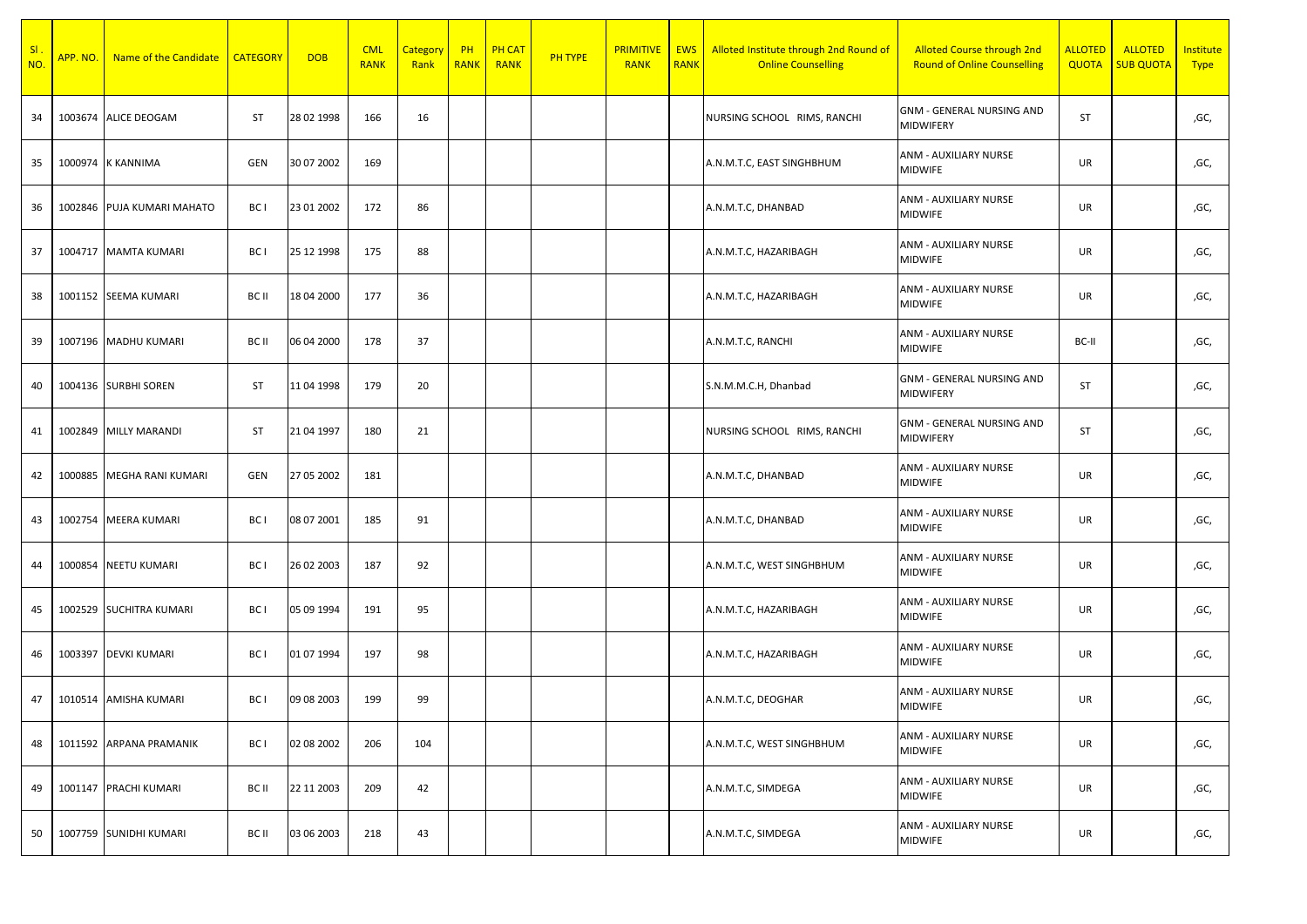| SI.<br>NO. | APP. NO. | Name of the Candidate       | <b>CATEGORY</b> | <b>DOB</b> | <b>CML</b><br><b>RANK</b> | <b>Category</b><br>Rank | PH<br><b>RANK</b> | <b>PH CAT</b><br><b>RANK</b> | <b>PH TYPE</b> | <b>PRIMITIVE</b><br><b>RANK</b> | <b>EWS</b><br><b>RANK</b> | Alloted Institute through 2nd Round of<br><b>Online Counselling</b> | <b>Alloted Course through 2nd</b><br><b>Round of Online Counselling</b> | <b>ALLOTED</b><br><b>QUOTA</b> | <b>ALLOTED</b><br><b>SUB QUOTA</b> | Institute<br><b>Type</b> |
|------------|----------|-----------------------------|-----------------|------------|---------------------------|-------------------------|-------------------|------------------------------|----------------|---------------------------------|---------------------------|---------------------------------------------------------------------|-------------------------------------------------------------------------|--------------------------------|------------------------------------|--------------------------|
| 51         |          | 1001421 SIMPI KUMARI        | GEN             | 07 10 2001 | 225                       |                         |                   |                              |                |                                 |                           | A.N.M.T.C, DEOGHAR                                                  | ANM - AUXILIARY NURSE<br><b>MIDWIFE</b>                                 | UR                             |                                    | ,GC,                     |
| 52         |          | 1009161 NEHA KUMARI         | BC I            | 27 01 2002 | 235                       | 115                     |                   |                              |                |                                 |                           | A.N.M.T.C, DEOGHAR                                                  | ANM - AUXILIARY NURSE<br><b>MIDWIFE</b>                                 | UR                             |                                    | ,GC,                     |
| 53         |          | 1000259 KHUSHBU KUMARI      | <b>ST</b>       | 01 02 2002 | 239                       | 30                      |                   |                              |                |                                 |                           | NURSING SCHOOL RIMS, RANCHI                                         | <b>GNM - GENERAL NURSING AND</b><br>MIDWIFERY                           | <b>ST</b>                      |                                    | ,GC,                     |
| 54         |          | 1009248 MAHIMA KUMARI       | GEN             | 26 08 2002 | 242                       |                         |                   |                              |                |                                 |                           | A.N.M.T.C, HAZARIBAGH                                               | ANM - AUXILIARY NURSE<br><b>MIDWIFE</b>                                 | UR                             |                                    | ,GC,                     |
| 55         |          | 1008426 SAGUFTA PARVEEN     | BC I            | 05 08 2000 | 244                       | 121                     |                   |                              |                |                                 |                           | A.N.M.T.C, PALAMU                                                   | ANM - AUXILIARY NURSE<br><b>MIDWIFE</b>                                 | UR                             |                                    | ,GC,                     |
| 56         |          | 1002428 BABY KUMARI         | BC I            | 15 03 2003 | 254                       | 128                     |                   |                              |                |                                 |                           | A.N.M.T.C, PALAMU                                                   | ANM - AUXILIARY NURSE<br><b>MIDWIFE</b>                                 | UR                             |                                    | ,GC,                     |
| 57         |          | 1011396 KAJAL MAHATO        | BC I            | 10 04 2003 | 259                       | 129                     |                   |                              |                |                                 |                           | A.N.M.T.C, PALAMU                                                   | ANM - AUXILIARY NURSE<br><b>MIDWIFE</b>                                 | UR                             |                                    | ,GC,                     |
| 58         |          | 1003810 ASIYA KULSUM        | BC I            | 01 03 2003 | 261                       | 131                     |                   |                              |                |                                 |                           | A.N.M.T.C, GIRIDIH                                                  | ANM - AUXILIARY NURSE<br><b>MIDWIFE</b>                                 | UR                             |                                    | ,GC,                     |
| 59         |          | 1003625 ALISHA JAMUDA       | <b>ST</b>       | 25 03 2000 | 265                       | 32                      |                   |                              |                |                                 |                           | M.G.M.M.C, JAMSHEDPUR                                               | <b>GNM - GENERAL NURSING AND</b><br>MIDWIFERY                           | <b>ST</b>                      |                                    | ,GC,                     |
| 60         |          | 1000970 APOLINA TOPPO       | <b>ST</b>       | 28 04 2003 | 270                       | 33                      |                   |                              |                |                                 |                           | M.G.M.M.C, JAMSHEDPUR                                               | <b>GNM - GENERAL NURSING AND</b><br>MIDWIFERY                           | ST                             |                                    | ,GC,                     |
| 61         |          | 1009613 ANJALI SINHA        | BC II           | 12 04 2003 | 274                       | 52                      |                   |                              |                |                                 |                           | A.N.M.T.C, DEOGHAR                                                  | ANM - AUXILIARY NURSE<br><b>MIDWIFE</b>                                 | UR                             |                                    | ,GC,                     |
| 62         |          | 1001939 LAXMI KUMARI MAHATO | BC I            | 18 04 2002 | 279                       | 139                     |                   |                              |                |                                 |                           | A.N.M.T.C, EAST SINGHBHUM                                           | ANM - AUXILIARY NURSE<br><b>MIDWIFE</b>                                 | UR                             |                                    | ,GC,                     |
| 63         |          | 1001367 ANJALI KUMARI       | BC II           | 17 08 1999 | 282                       | 54                      |                   |                              |                |                                 |                           | A.N.M.T.C, WEST SINGHBHUM                                           | ANM - AUXILIARY NURSE<br><b>MIDWIFE</b>                                 | UR                             |                                    | ,GC,                     |
| 64         |          | 1007244 SHIVANI KUMARI      | BC I            | 01 01 2003 | 295                       | 147                     |                   |                              |                |                                 |                           | A.N.M.T.C, HAZARIBAGH                                               | ANM - AUXILIARY NURSE<br><b>MIDWIFE</b>                                 | UR                             |                                    | ,GC,                     |
| 65         |          | 1008615 BANDANA KUMARI      | SC              | 18 10 2002 | 298                       | 14                      |                   |                              |                |                                 |                           | NURSING SCHOOL RIMS, RANCHI                                         | <b>GNM - GENERAL NURSING AND</b><br>MIDWIFERY                           | SC                             |                                    | ,GC,                     |
| 66         |          | 1001146 KALPANA KUMARI      | SC              | 05 02 2002 | 309                       | 15                      |                   |                              |                |                                 |                           | NURSING SCHOOL RIMS, RANCHI                                         | <b>GNM - GENERAL NURSING AND</b><br>MIDWIFERY                           | SC                             |                                    | ,GC,                     |
| 67         |          | 1002594 VIJETA MUNDA        | ST              | 30 06 1996 | 311                       | 38                      |                   |                              |                |                                 |                           | M.G.M.M.C, JAMSHEDPUR                                               | <b>GNM - GENERAL NURSING AND</b><br>MIDWIFERY                           | ST                             |                                    | ,GC,                     |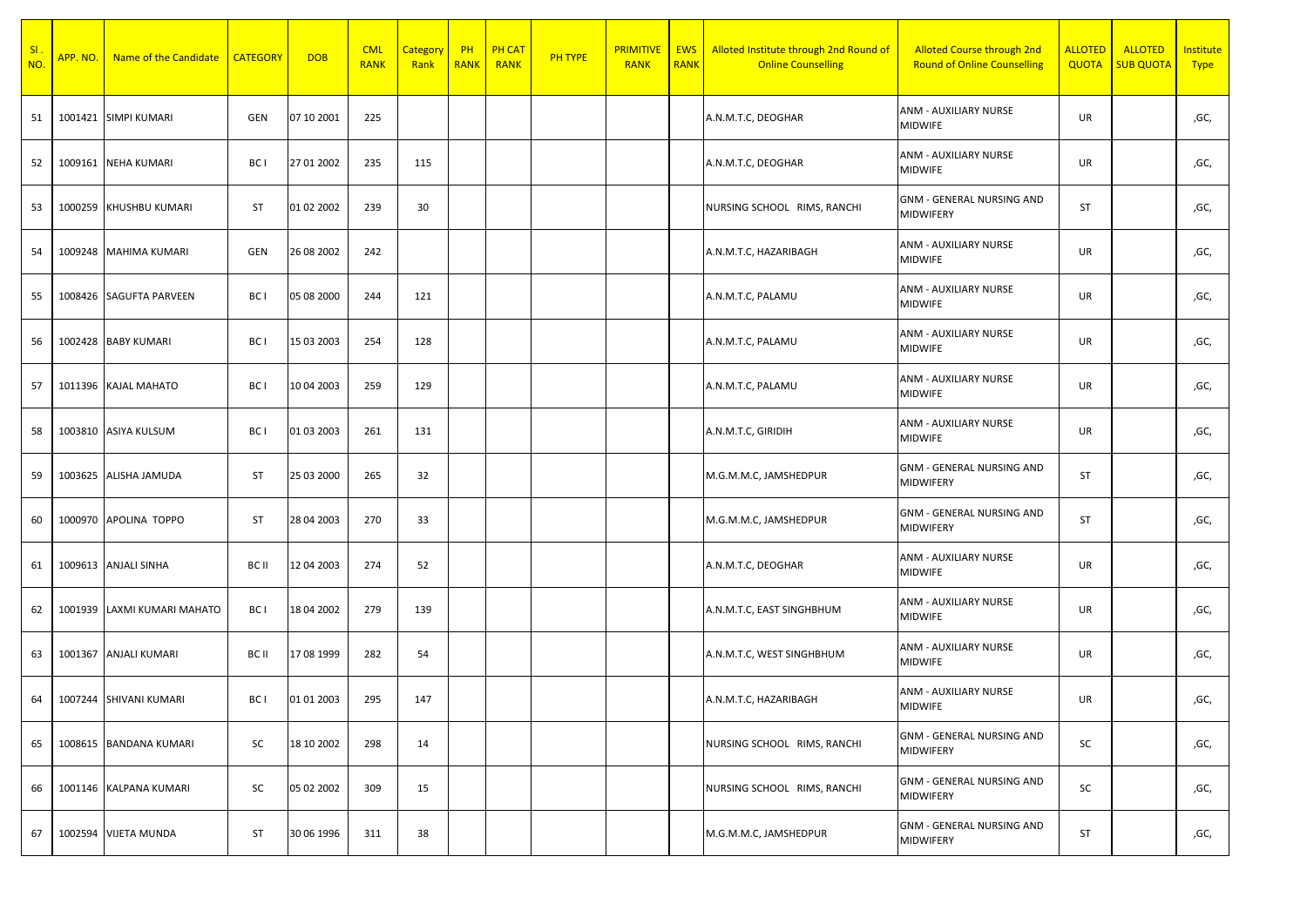| SI<br>NO. | <mark>APP. NO.</mark> | Name of the Candidate      | <b>CATEGORY</b> | <b>DOB</b> | <b>CML</b><br><b>RANK</b> | Category<br>Rank | PH<br><b>RANK</b> | <b>PH CAT</b><br><b>RANK</b> | <b>PH TYPE</b> | <b>PRIMITIVE</b><br><b>RANK</b> | <b>EWS</b><br><b>RANK</b> | Alloted Institute through 2nd Round of<br><b>Online Counselling</b> | <b>Alloted Course through 2nd</b><br><b>Round of Online Counselling</b> | <b>ALLOTED</b><br><b>QUOTA</b> | <b>ALLOTED</b><br><b>SUB QUOTA</b> | Institute<br><b>Type</b> |
|-----------|-----------------------|----------------------------|-----------------|------------|---------------------------|------------------|-------------------|------------------------------|----------------|---------------------------------|---------------------------|---------------------------------------------------------------------|-------------------------------------------------------------------------|--------------------------------|------------------------------------|--------------------------|
| 68        | 1002911               | VAISHNAVI KUMARI           | BC I            | 10 09 2003 | 315                       | 159              |                   |                              |                |                                 |                           | A.N.M.T.C, DEOGHAR                                                  | ANM - AUXILIARY NURSE<br><b>MIDWIFE</b>                                 | UR                             |                                    | ,GC,                     |
| 69        | 1005567               | LAXMI KUMARI               | BC I            | 25 01 2000 | 325                       | 167              |                   |                              |                |                                 |                           | A.N.M.T.C, HAZARIBAGH                                               | ANM - AUXILIARY NURSE<br>MIDWIFE                                        | UR                             |                                    | ,GC,                     |
| 70        | 1008759               | PUNAM KUMARI<br>MAHATO     | BC I            | 25 07 2001 | 327                       | 169              |                   |                              |                |                                 |                           | A.N.M.T.C, EAST SINGHBHUM                                           | ANM - AUXILIARY NURSE<br><b>MIDWIFE</b>                                 | UR                             |                                    | ,GC,                     |
| 71        |                       | 1000150 ADIBA ANJUM        | BC I            | 01 01 2004 | 329                       | 171              |                   |                              |                |                                 |                           | A.N.M.T.C, DUMKA                                                    | ANM - AUXILIARY NURSE<br>MIDWIFE                                        | UR                             |                                    | ,GC,                     |
| 72        |                       | 1003995 ANNU KUMARI        | BC I            | 12 11 2003 | 336                       | 175              |                   |                              |                |                                 |                           | A.N.M.T.C, DEOGHAR                                                  | ANM - AUXILIARY NURSE<br><b>MIDWIFE</b>                                 | UR                             |                                    | ,GC,                     |
| 73        |                       | 1002167 JYOTI NILIMA GARI  | <b>ST</b>       | 17 12 2001 | 338                       | 41               |                   |                              |                |                                 |                           | M.G.M.M.C, JAMSHEDPUR                                               | <b>GNM - GENERAL NURSING AND</b><br>MIDWIFERY                           | ST                             |                                    | ,GC,                     |
| 74        |                       | 1007842 UMA KUMARI         | BC I            | 13 02 2002 | 345                       | 177              |                   |                              |                |                                 |                           | A.N.M.T.C, HAZARIBAGH                                               | ANM - AUXILIARY NURSE<br>MIDWIFE                                        | UR                             |                                    | ,GC,                     |
| 75        |                       | 1002085 SANJU KUMARI MAHTO | BC I            | 31 10 2004 | 347                       | 178              |                   |                              |                |                                 |                           | A.N.M.T.C, EAST SINGHBHUM                                           | ANM - AUXILIARY NURSE<br><b>MIDWIFE</b>                                 | UR                             |                                    | ,GC,                     |
| 76        |                       | 1009895 SHRISTI RAJ        | BC I            | 28 09 2001 | 348                       | 179              |                   |                              |                |                                 |                           | A.N.M.T.C, PALAMU                                                   | ANM - AUXILIARY NURSE<br>MIDWIFE                                        | UR                             |                                    | ,GC,                     |
| 77        | 1000387               | <b>NEELAM MONICA BURH</b>  | <b>ST</b>       | 01 05 1992 | 350                       | 46               |                   |                              |                |                                 |                           | M.G.M.M.C, JAMSHEDPUR                                               | <b>GNM - GENERAL NURSING AND</b><br>MIDWIFERY                           | ST                             |                                    | ,GC,                     |
| 78        |                       | 1000888 BULBUL KUMARI      | BC II           | 16 08 2002 | 365                       | 64               |                   |                              |                |                                 |                           | A.N.M.T.C, DEOGHAR                                                  | ANM - AUXILIARY NURSE<br>MIDWIFE                                        | UR                             |                                    | ,GC,                     |
| 79        |                       | 1003916 SEEMA HEMBROM      | <b>ST</b>       | 17 12 2000 | 370                       | 49               |                   |                              |                |                                 |                           | S.N.M.M.C.H, Dhanbad                                                | <b>GNM - GENERAL NURSING AND</b><br>MIDWIFERY                           | <b>ST</b>                      |                                    | ,GC,                     |
| 80        | 1005126               | MITALI KUMARI MAHATO       | GEN             | 10 01 2004 | 371                       |                  |                   |                              |                |                                 |                           | A.N.M.T.C, EAST SINGHBHUM                                           | ANM - AUXILIARY NURSE<br><b>MIDWIFE</b>                                 | UR                             |                                    | ,GC,                     |
| 81        |                       | 1000035 MINU KUMARI        | BC I            | 19 12 2002 | 372                       | 189              |                   |                              |                |                                 |                           | A.N.M.T.C, SIMDEGA                                                  | ANM - AUXILIARY NURSE<br><b>MIDWIFE</b>                                 | UR                             |                                    | ,GC,                     |
| 82        |                       | 1000681 PRITI KUMARI       | GEN             | 20 04 2003 | 373                       |                  |                   |                              |                |                                 |                           | A.N.M.T.C, GIRIDIH                                                  | ANM - AUXILIARY NURSE<br><b>MIDWIFE</b>                                 | UR                             |                                    | ,GC,                     |
| 83        |                       | 1005078 SUNITA SOREN       | <b>ST</b>       | 13 02 2003 | 374                       | 50               |                   |                              |                |                                 |                           | S.N.M.M.C.H, Dhanbad                                                | <b>GNM - GENERAL NURSING AND</b><br>MIDWIFERY                           | ST                             |                                    | ,GC,                     |
| 84        |                       | 1006536 SONALI KUMARI      | BC II           | 26 01 2002 | 377                       | 68               |                   |                              |                |                                 |                           | A.N.M.T.C, HAZARIBAGH                                               | ANM - AUXILIARY NURSE<br>MIDWIFE                                        | UR                             |                                    | ,GC,                     |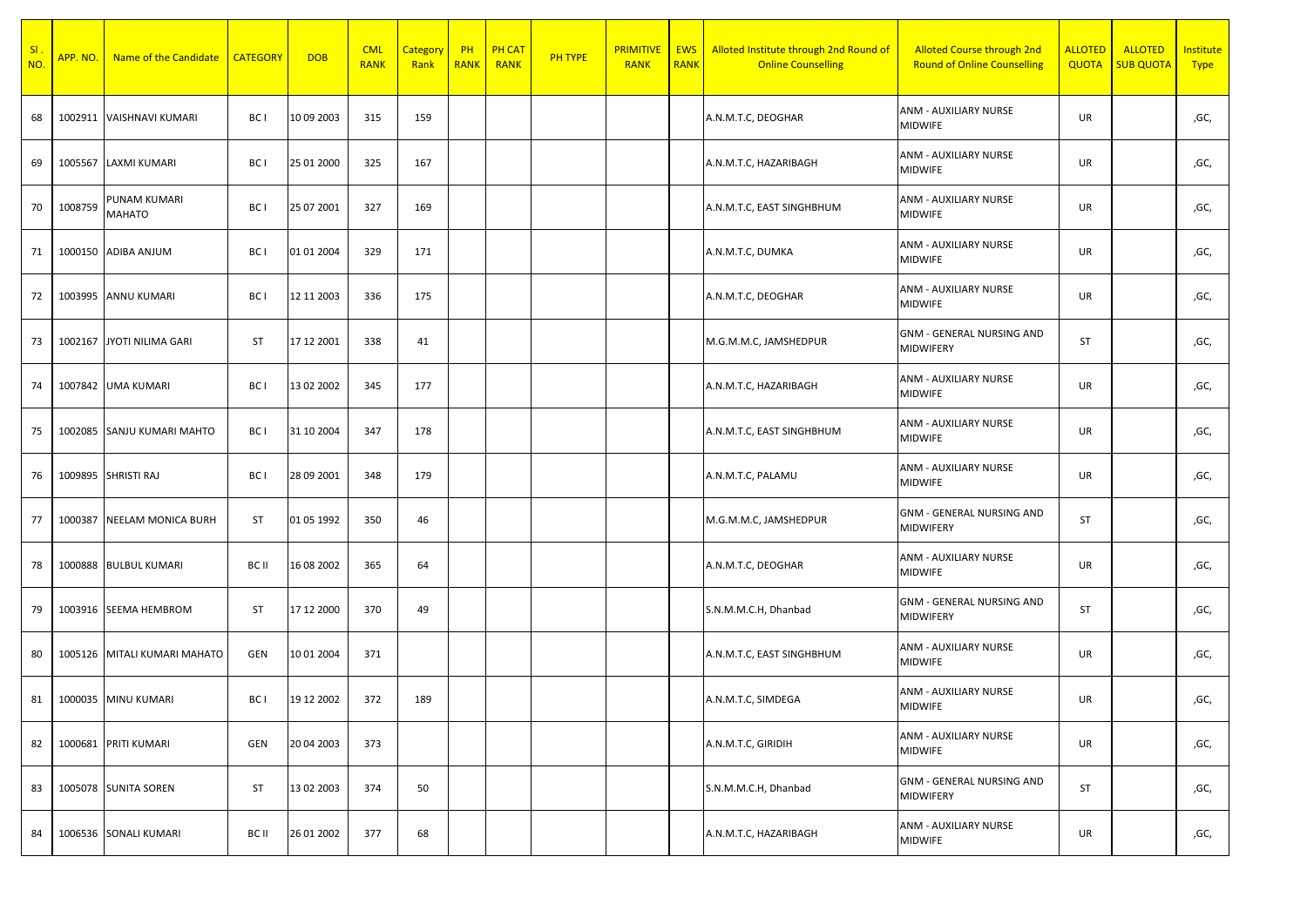| SI<br>NO. | APP.NO. | Name of the Candidate  | <b>CATEGORY</b> | <b>DOB</b> | <b>CML</b><br><b>RANK</b> | <b>Category</b><br>Rank | PH<br><b>RANK</b> | <b>PH CAT</b><br><b>RANK</b> | <b>PH TYPE</b> | <b>PRIMITIVE</b><br><b>RANK</b> | <b>EWS</b><br><b>RANK</b> | Alloted Institute through 2nd Round of<br><b>Online Counselling</b> | <b>Alloted Course through 2nd</b><br><b>Round of Online Counselling</b> | <b>ALLOTED</b><br><b>QUOTA</b> | <b>ALLOTED</b><br><b>SUB QUOTA</b> | Institute<br><b>Type</b> |
|-----------|---------|------------------------|-----------------|------------|---------------------------|-------------------------|-------------------|------------------------------|----------------|---------------------------------|---------------------------|---------------------------------------------------------------------|-------------------------------------------------------------------------|--------------------------------|------------------------------------|--------------------------|
| 85        |         | 1005916 FALGUNI GOPE   | GEN             | 30 12 2003 | 384                       |                         |                   |                              |                |                                 |                           | A.N.M.T.C, SIMDEGA                                                  | ANM - AUXILIARY NURSE<br><b>MIDWIFE</b>                                 | UR                             |                                    | ,GC,                     |
| 86        | 1003691 | <b>BHARTI KUMARI</b>   | BC I            | 08 07 2002 | 387                       | 193                     |                   |                              |                |                                 |                           | A.N.M.T.C, EAST SINGHBHUM                                           | ANM - AUXILIARY NURSE<br><b>MIDWIFE</b>                                 | UR                             |                                    | ,GC,                     |
| 87        |         | 1004857 SARIKA AGRAWAL | BC II           | 20 09 2002 | 388                       | 70                      |                   |                              |                |                                 |                           | A.N.M.T.C, GIRIDIH                                                  | ANM - AUXILIARY NURSE<br><b>MIDWIFE</b>                                 | UR                             |                                    | ,GC,                     |
| 88        |         | 1009129 AARZOO FIZA    | BC I            | 27 09 2001 | 395                       | 197                     |                   |                              |                |                                 |                           | A.N.M.T.C, GIRIDIH                                                  | ANM - AUXILIARY NURSE<br><b>MIDWIFE</b>                                 | UR                             |                                    | ,GC,                     |
| 89        |         | 1002057 SHOBHA KUMARI  | BC I            | 12 11 2003 | 397                       | 198                     |                   |                              |                |                                 |                           | A.N.M.T.C, DUMKA                                                    | ANM - AUXILIARY NURSE<br><b>MIDWIFE</b>                                 | UR                             |                                    | ,GC,                     |
| 90        |         | 1003843 SUMAN KUMARI   | BC I            | 26 04 2004 | 398                       | 199                     |                   |                              |                |                                 |                           | A.N.M.T.C, GIRIDIH                                                  | ANM - AUXILIARY NURSE<br><b>MIDWIFE</b>                                 | UR                             |                                    | ,GC,                     |
| 91        |         | 1002373 ARPITA BARA    | <b>ST</b>       | 25 09 2003 | 399                       | 54                      |                   |                              |                |                                 |                           | S.N.M.M.C.H, Dhanbad                                                | <b>GNM - GENERAL NURSING AND</b><br>MIDWIFERY                           | <b>ST</b>                      |                                    | ,GC,                     |
| 92        | 1002106 | PARWATI HANSDA         | <b>ST</b>       | 27 07 2002 | 402                       | 55                      |                   |                              |                |                                 |                           | A.N.M.T.C, DHANBAD                                                  | ANM - AUXILIARY NURSE<br><b>MIDWIFE</b>                                 | <b>ST</b>                      |                                    | ,GC,                     |
| 93        |         | 1004026 LOVELY MAHATO  | BC I            | 27 04 2004 | 408                       | 202                     |                   |                              |                |                                 |                           | A.N.M.T.C, WEST SINGHBHUM                                           | ANM - AUXILIARY NURSE<br><b>MIDWIFE</b>                                 | UR                             |                                    | ,GC,                     |
| 94        |         | 1002147 KHUSHBU KUMARI | BC I            | 15 06 2001 | 416                       | 205                     |                   |                              |                |                                 |                           | A.N.M.T.C, DUMKA                                                    | ANM - AUXILIARY NURSE<br><b>MIDWIFE</b>                                 | UR                             |                                    | ,GC,                     |
| 95        | 1000306 | RASHMI KUMARI          | BC I            | 12 04 1996 | 420                       | 208                     |                   |                              |                |                                 |                           | A.N.M.T.C, SIMDEGA                                                  | ANM - AUXILIARY NURSE<br><b>MIDWIFE</b>                                 | UR                             |                                    | ,GC,                     |
| 96        |         | 1003129 ALPNA SOREN    | <b>ST</b>       | 27 01 1996 | 425                       | 62                      |                   |                              |                |                                 |                           | S.N.M.M.C.H, Dhanbad                                                | <b>GNM - GENERAL NURSING AND</b><br><b>MIDWIFERY</b>                    | <b>ST</b>                      |                                    | ,GC,                     |
| 97        | 1000994 | <b>ALBINA TOPPO</b>    | <b>ST</b>       | 28 04 2003 | 427                       | 63                      |                   |                              |                |                                 |                           | S.N.M.M.C.H, Dhanbad                                                | <b>GNM - GENERAL NURSING AND</b><br>MIDWIFERY                           | ST                             |                                    | ,GC,                     |
| 98        | 1007997 | <b>BARNALI MONDAL</b>  | BC I            | 03 02 2004 | 428                       | 213                     |                   |                              |                |                                 |                           | A.N.M.T.C, DUMKA                                                    | ANM - AUXILIARY NURSE<br><b>MIDWIFE</b>                                 | UR                             |                                    | ,GC,                     |
| 99        | 1007385 | <b>BOBBY MAHATO</b>    | BC I            | 09 10 2002 | 429                       | 214                     |                   |                              |                |                                 |                           | A.N.M.T.C, EAST SINGHBHUM                                           | ANM - AUXILIARY NURSE<br>MIDWIFE                                        | UR                             |                                    | ,GC,                     |
| 100       |         | 1002045 SEEMA PRADHAN  | BC I            | 15 01 2002 | 430                       | 215                     |                   |                              |                |                                 |                           | A.N.M.T.C, WEST SINGHBHUM                                           | ANM - AUXILIARY NURSE<br><b>MIDWIFE</b>                                 | UR                             |                                    | ,GC,                     |
| 101       | 1009182 | VANDANA KUMARI         | SC              | 16 02 2004 | 432                       | 20                      |                   |                              |                |                                 |                           | M.G.M.M.C, JAMSHEDPUR                                               | <b>GNM - GENERAL NURSING AND</b><br>MIDWIFERY                           | SC                             |                                    | ,GC,                     |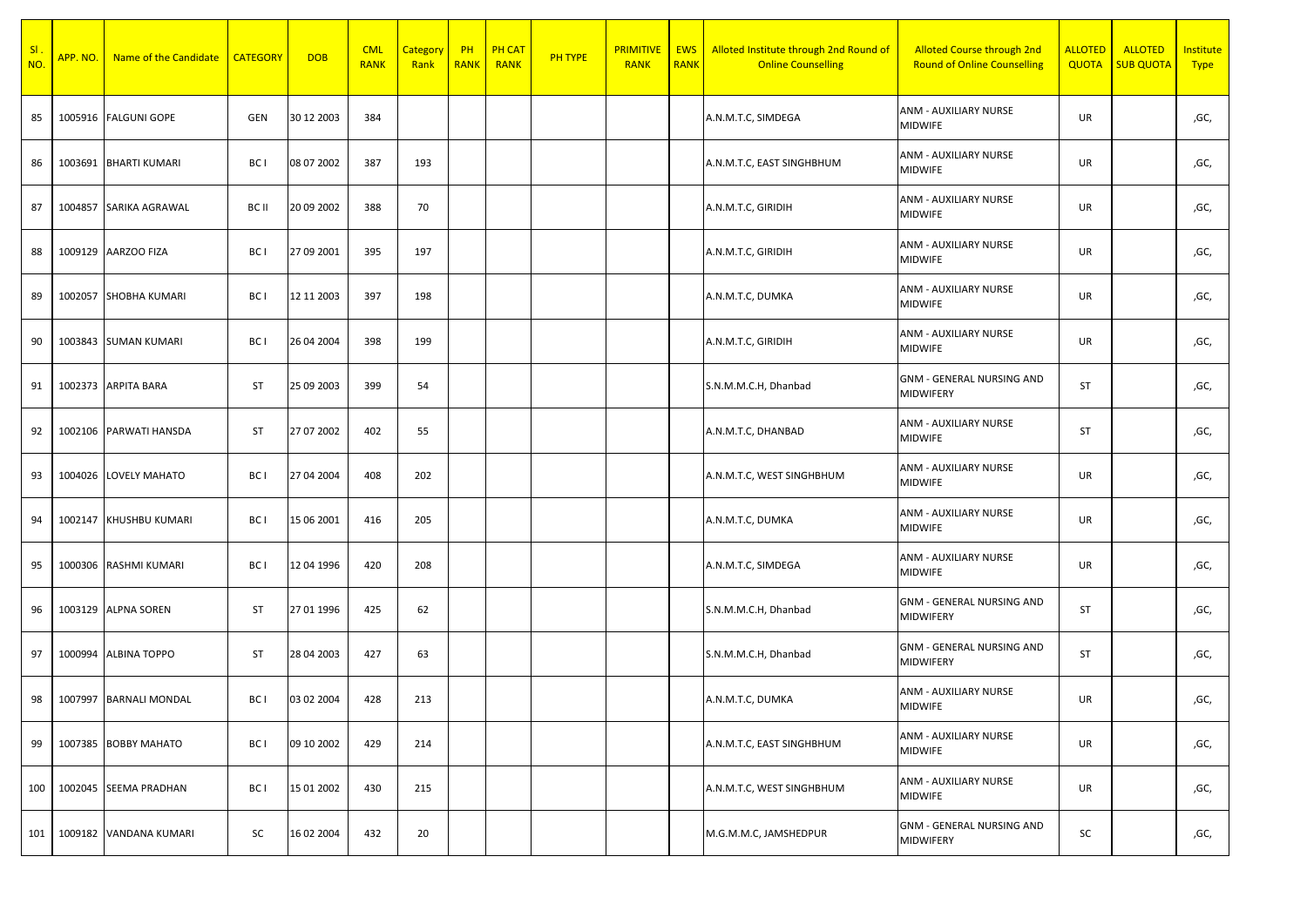| SI.<br>NO. | APP. NO. | Name of the Candidate   | <b>CATEGORY</b> | <b>DOB</b> | <b>CML</b><br><b>RANK</b> | Category<br>Rank | PH<br><b>RANK</b> | <b>PH CAT</b><br><b>RANK</b> | PH TYPE | <b>PRIMITIVE</b><br><b>RANK</b> | <b>EWS</b><br><b>RANK</b> | Alloted Institute through 2nd Round of<br><b>Online Counselling</b> | <b>Alloted Course through 2nd</b><br><b>Round of Online Counselling</b> | <b>ALLOTED</b><br><b>QUOTA</b> | <b>ALLOTED</b><br><b>SUB QUOTA</b> | Institute<br><b>Type</b> |
|------------|----------|-------------------------|-----------------|------------|---------------------------|------------------|-------------------|------------------------------|---------|---------------------------------|---------------------------|---------------------------------------------------------------------|-------------------------------------------------------------------------|--------------------------------|------------------------------------|--------------------------|
| 102        | 1006114  | <b>PRATIMA KUMARI</b>   | BC I            | 12 05 2002 | 437                       | 219              |                   |                              |         |                                 |                           | A.N.M.T.C, SIMDEGA                                                  | ANM - AUXILIARY NURSE<br>MIDWIFE                                        | UR                             |                                    | ,GC,                     |
| 103        | 1003148  | PRIYANKA MAHAR          | BC I            | 11 09 1995 | 438                       | 220              |                   |                              |         |                                 |                           | A.N.M.T.C, WEST SINGHBHUM                                           | ANM - AUXILIARY NURSE<br><b>MIDWIFE</b>                                 | UR                             |                                    | ,GC,                     |
| 104        |          | 1000073 REKHA KUMARI    | BC I            | 05 06 2004 | 440                       | 221              |                   |                              |         |                                 |                           | A.N.M.T.C, PALAMU                                                   | ANM - AUXILIARY NURSE<br><b>MIDWIFE</b>                                 | UR                             |                                    | ,GC,                     |
| 105        |          | 1000715 PRIYANKA KUMARI | BC I            | 28 02 2001 | 443                       | 223              |                   |                              |         |                                 |                           | A.N.M.T.C, PALAMU                                                   | ANM - AUXILIARY NURSE<br><b>MIDWIFE</b>                                 | BC-I                           |                                    | ,GC,                     |
| 106        |          | 1001998 NIKITA MAHTO    | BC I            | 02 08 2003 | 446                       | 225              |                   |                              |         |                                 |                           | A.N.M.T.C, DEOGHAR                                                  | ANM - AUXILIARY NURSE<br><b>MIDWIFE</b>                                 | UR                             |                                    | ,GC,                     |
| 107        | 1002960  | SHWETA KUMARI           | BC I            | 13 03 2000 | 448                       | 227              |                   |                              |         |                                 |                           | A.N.M.T.C, DEOGHAR                                                  | ANM - AUXILIARY NURSE<br>MIDWIFE                                        | BC-I                           |                                    | ,GC,                     |
| 108        | 1005685  | <b>SWEETY KUMARI</b>    | BC I            | 13 10 2003 | 450                       | 228              |                   |                              |         |                                 |                           | A.N.M.T.C, PALAMU                                                   | ANM - AUXILIARY NURSE<br><b>MIDWIFE</b>                                 | BC-I                           |                                    | ,GC,                     |
| 109        | 1000840  | <b>RUPA KUMARI</b>      | BC II           | 25 02 2003 | 451                       | 79               |                   |                              |         |                                 |                           | A.N.M.T.C, PALAMU                                                   | ANM - AUXILIARY NURSE<br><b>MIDWIFE</b>                                 | BC-II                          |                                    | ,GC,                     |
| 110        | 1002007  | NEHA KUSHWAHA           | BC II           | 08 01 2004 | 452                       | 80               |                   |                              |         |                                 |                           | A.N.M.T.C, GIRIDIH                                                  | ANM - AUXILIARY NURSE<br><b>MIDWIFE</b>                                 | BC-II                          |                                    | ,GC,                     |
| 111        | 1010208  | LAKSHMI KUMARI          | BC I            | 20 08 1999 | 455                       | 230              |                   |                              |         |                                 |                           | A.N.M.T.C, WEST SINGHBHUM                                           | ANM - AUXILIARY NURSE<br><b>MIDWIFE</b>                                 | UR                             |                                    | ,GC,                     |
| 112        | 1004748  | <b>ANITA MAHTO</b>      | BC I            | 23 11 1994 | 462                       | 233              |                   |                              |         |                                 |                           | A.N.M.T.C, WEST SINGHBHUM                                           | ANM - AUXILIARY NURSE<br><b>MIDWIFE</b>                                 | UR                             |                                    | ,GC,                     |
| 113        | 1008688  | <b>SUMAN KUMARI</b>     | BC I            | 06 02 1999 | 464                       | 235              |                   |                              |         |                                 |                           | A.N.M.T.C, DUMKA                                                    | ANM - AUXILIARY NURSE<br><b>MIDWIFE</b>                                 | BC-I                           |                                    | ,GC,                     |
| 114        | 1013480  | <b>GAJELA KHATUN</b>    | BC I            | 20 08 1998 | 465                       | 236              |                   |                              |         |                                 |                           | A.N.M.T.C, SIMDEGA                                                  | ANM - AUXILIARY NURSE<br><b>MIDWIFE</b>                                 | UR                             |                                    | ,GC,                     |
| 115        |          | 1000351 ONIMA KUMARI    | BC I            | 02 07 2002 | 468                       | 238              |                   |                              |         |                                 |                           | A.N.M.T.C, WEST SINGHBHUM                                           | ANM - AUXILIARY NURSE<br><b>MIDWIFE</b>                                 | UR                             |                                    | ,GC,                     |
| 116        | 1007898  | <b>UMA RANI MAHATO</b>  | BC I            | 04 08 2002 | 481                       | 244              |                   |                              |         |                                 |                           | A.N.M.T.C, WEST SINGHBHUM                                           | ANM - AUXILIARY NURSE<br><b>MIDWIFE</b>                                 | UR                             |                                    | ,GC,                     |
| 117        | 1001952  | RESHMI KUMARI           | BC I            | 05 03 2004 | 484                       | 247              |                   |                              |         |                                 |                           | A.N.M.T.C, WEST SINGHBHUM                                           | ANM - AUXILIARY NURSE<br><b>MIDWIFE</b>                                 | UR                             |                                    | ,GC,                     |
| 118        | 1011229  | PRIYA KUMARI            | BC I            | 12 05 2000 | 485                       | 248              |                   |                              |         |                                 |                           | A.N.M.T.C, WEST SINGHBHUM                                           | ANM - AUXILIARY NURSE<br><b>MIDWIFE</b>                                 | BC-I                           |                                    | ,GC,                     |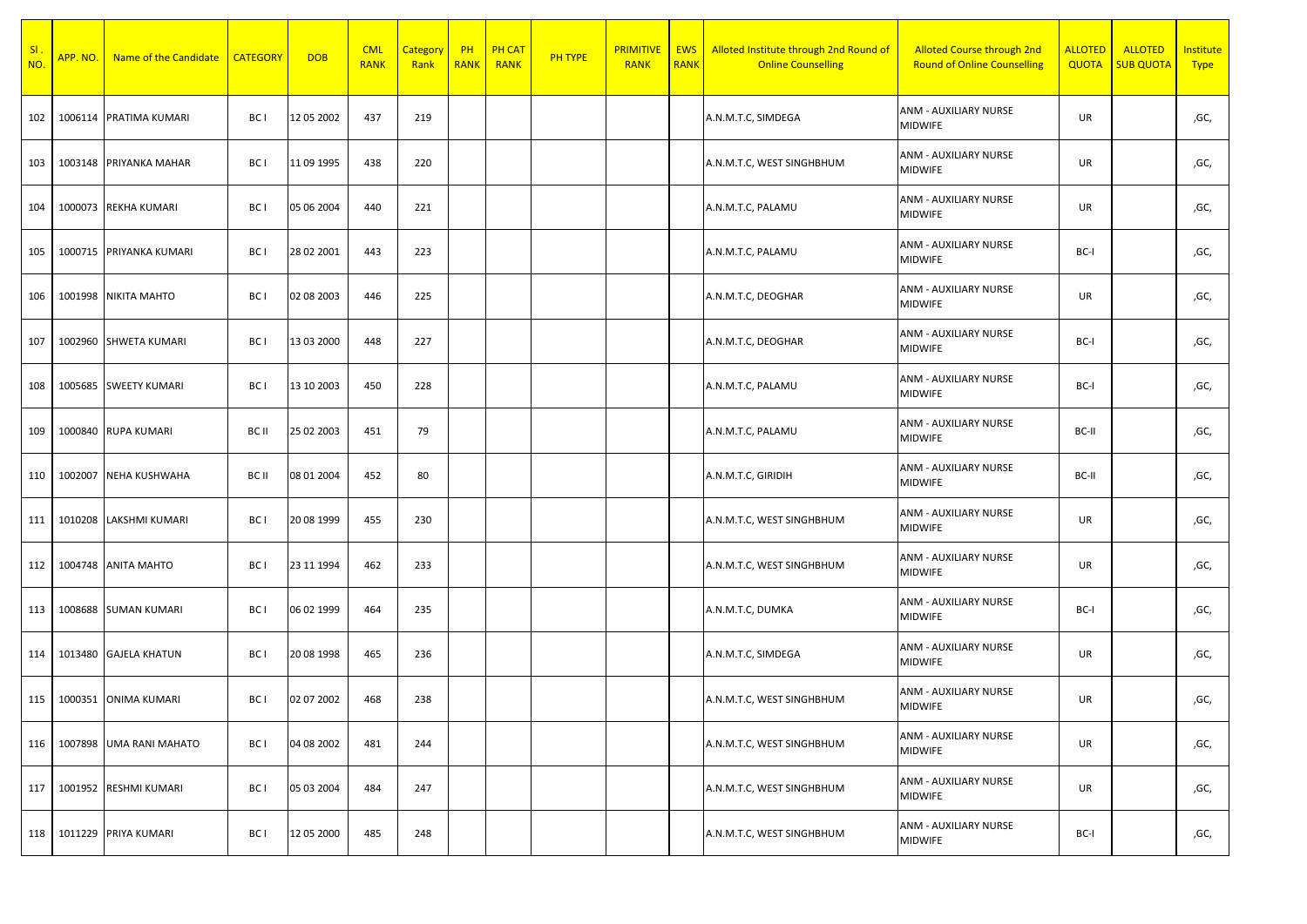| SI<br>NO. |         | APP. NO. Name of the Candidate | <b>CATEGORY</b> | <b>DOB</b> | <b>CML</b><br><b>RANK</b> | <b>Category</b><br>Rank | PH<br><b>RANK</b> | <b>PH CAT</b><br><b>RANK</b> | PH TYPE | <b>PRIMITIVE</b><br><b>RANK</b> | <b>EWS</b><br><b>RANK</b> | Alloted Institute through 2nd Round of<br><b>Online Counselling</b> | <b>Alloted Course through 2nd</b><br><b>Round of Online Counselling</b> | <b>ALLOTED</b><br><b>QUOTA</b> | <b>ALLOTED</b><br><b>SUB QUOTA</b> | Institute<br><b>Type</b> |
|-----------|---------|--------------------------------|-----------------|------------|---------------------------|-------------------------|-------------------|------------------------------|---------|---------------------------------|---------------------------|---------------------------------------------------------------------|-------------------------------------------------------------------------|--------------------------------|------------------------------------|--------------------------|
| 119       |         | 1008992 VARSHA KUMARI          | SC              | 09 06 2004 | 486                       | 23                      |                   |                              |         |                                 |                           | A.N.M.T.C, RANCHI                                                   | ANM - AUXILIARY NURSE<br><b>MIDWIFE</b>                                 | SC                             |                                    | ,GC,                     |
| 120       | 1000658 | <b>BABLI KUMARI</b>            | BC I            | 28 10 2003 | 489                       | 249                     |                   |                              |         |                                 |                           | A.N.M.T.C, SIMDEGA                                                  | ANM - AUXILIARY NURSE<br><b>MIDWIFE</b>                                 | UR                             |                                    | ,GC,                     |
| 121       |         | 1011596 SURUCHI KUMARI         | BC I            | 05 10 2003 | 490                       | 250                     |                   |                              |         |                                 |                           | A.N.M.T.C, WEST SINGHBHUM                                           | ANM - AUXILIARY NURSE<br>MIDWIFE                                        | BC-I                           |                                    | ,GC,                     |
| 122       | 1002059 | PRIYA KUMARI                   | BC I            | 24 10 2002 | 492                       | 252                     |                   |                              |         |                                 |                           | A.N.M.T.C, SIMDEGA                                                  | ANM - AUXILIARY NURSE<br><b>MIDWIFE</b>                                 | BC-I                           |                                    | ,GC,                     |
| 123       |         | 1010108 PUJA KUMARI            | BC II           | 01 01 2001 | 502                       | 86                      |                   |                              |         |                                 |                           | A.N.M.T.C, DUMKA                                                    | ANM - AUXILIARY NURSE<br><b>MIDWIFE</b>                                 | BC-II                          |                                    | ,GC,                     |
| 124       |         | 1006275 SUSHANTI HANSDAK       | <b>ST</b>       | 05 01 2001 | 506                       | 75                      |                   |                              |         |                                 |                           | A.N.M.T.C, DUMKA                                                    | ANM - AUXILIARY NURSE<br><b>MIDWIFE</b>                                 | <b>ST</b>                      |                                    | ,GC,                     |
| 125       | 1008841 | <b>ANJANA TIRKEY</b>           | <b>ST</b>       | 07 12 2002 | 508                       | 77                      |                   |                              |         |                                 |                           | A.N.M.T.C, RANCHI                                                   | ANM - AUXILIARY NURSE<br><b>MIDWIFE</b>                                 | <b>ST</b>                      |                                    | ,GC,                     |
| 126       | 1009108 | <b>PREETY RANI</b>             | BC II           | 03 08 1997 | 523                       | 89                      |                   |                              |         |                                 |                           | A.N.M.T.C, GIRIDIH                                                  | ANM - AUXILIARY NURSE<br><b>MIDWIFE</b>                                 | BC-II                          |                                    | ,GC,                     |
| 127       | 1004998 | <b>CHANDNI KUMARI</b>          | BC II           | 04 01 1996 | 529                       | 90                      |                   |                              |         |                                 |                           | A.N.M.T.C, WEST SINGHBHUM                                           | ANM - AUXILIARY NURSE<br><b>MIDWIFE</b>                                 | BC-II                          |                                    | ,GC,                     |
| 128       |         | 1000769 PRIYANKA KUMARI        | BC II           | 03 02 2002 | 541                       | 91                      |                   |                              |         |                                 |                           | A.N.M.T.C, SIMDEGA                                                  | ANM - AUXILIARY NURSE<br><b>MIDWIFE</b>                                 | BC-II                          |                                    | ,GC,                     |
| 129       | 1007264 | <b>BINITA TUDU</b>             | <b>ST</b>       | 14 03 2003 | 549                       | 87                      |                   |                              |         |                                 |                           | A.N.M.T.C, RANCHI                                                   | ANM - AUXILIARY NURSE<br><b>MIDWIFE</b>                                 | <b>ST</b>                      |                                    | ,GC,                     |
| 130       |         | 1000167 GRACIA GURIA           | <b>ST</b>       | 31 03 1999 | 550                       | 88                      |                   |                              |         |                                 |                           | A.N.M.T.C, RANCHI                                                   | ANM - AUXILIARY NURSE<br><b>MIDWIFE</b>                                 | <b>ST</b>                      |                                    | ,GC,                     |
| 131       |         | 1004738 KAJAL KUMARI           | BC II           | 18 04 2001 | 578                       | 96                      |                   |                              |         |                                 |                           | A.N.M.T.C, SIMDEGA                                                  | ANM - AUXILIARY NURSE<br><b>MIDWIFE</b>                                 | BC-II                          |                                    | ,GC,                     |
| 132       |         | 1000825 MANISHA KUMARI         | SC              | 27 09 2004 | 616                       | 36                      |                   |                              |         |                                 |                           | A.N.M.T.C, GIRIDIH                                                  | ANM - AUXILIARY NURSE<br><b>MIDWIFE</b>                                 | SC                             |                                    | ,GC,                     |
| 133       |         | 1001196 SONY SHEELA BODRA      | ST              | 26 01 2002 | 618                       | 103                     |                   |                              |         |                                 |                           | A.N.M.T.C, WEST SINGHBHUM                                           | ANM - AUXILIARY NURSE<br><b>MIDWIFE</b>                                 | <b>ST</b>                      |                                    | ,GC,                     |
| 134       | 1011257 | <b>MANSI DASAUNDHI</b>         | <b>GEN</b>      | 29 02 2004 | 632                       |                         |                   |                              |         |                                 | 10                        | M.G.M.M.C, JAMSHEDPUR                                               | <b>GNM - GENERAL NURSING AND</b><br>MIDWIFERY                           | EWS                            |                                    | ,GC,                     |
| 135       | 1004990 | <b>ANJALI MUNDA</b>            | <b>ST</b>       | 20 05 2001 | 642                       | 107                     |                   |                              |         |                                 |                           | A.N.M.T.C, RANCHI                                                   | ANM - AUXILIARY NURSE<br>MIDWIFE                                        | ST                             |                                    | ,GC,                     |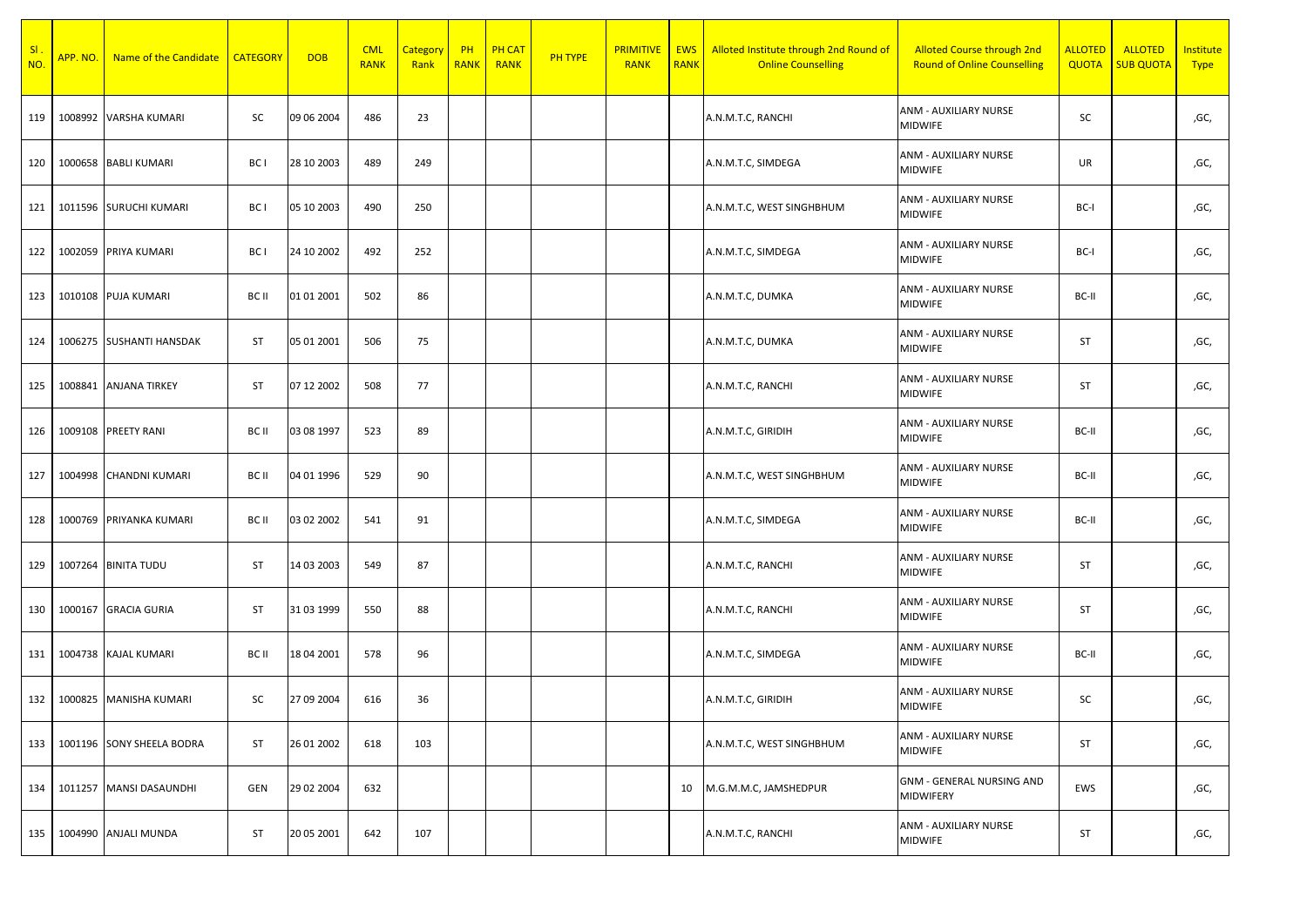| $\overline{\phantom{a}}$ SI.<br>NO. | APP. NO. | Name of the Candidate   CATEGORY |           | <b>DOB</b> | <b>CML</b><br><b>RANK</b> | Category<br>Rank | PH<br><b>RANK</b> | <b>PH CAT</b><br><b>RANK</b> | PH TYPE | <b>PRIMITIVE</b><br><b>RANK</b> | <b>EWS</b><br><b>RANK</b> | Alloted Institute through 2nd Round of<br><b>Online Counselling</b> | <b>Alloted Course through 2nd</b><br><b>Round of Online Counselling</b> | <b>ALLOTED</b><br><b>QUOTA</b> | <b>ALLOTED</b><br><b>SUB QUOTA</b> | <b>Institute</b><br><b>Type</b> |
|-------------------------------------|----------|----------------------------------|-----------|------------|---------------------------|------------------|-------------------|------------------------------|---------|---------------------------------|---------------------------|---------------------------------------------------------------------|-------------------------------------------------------------------------|--------------------------------|------------------------------------|---------------------------------|
| 136                                 | 1000864  | <b>VIDYA RANI MINJ</b>           | ST        | 05 01 2003 | 646                       | 108              |                   |                              |         |                                 |                           | A.N.M.T.C, SIMDEGA                                                  | ANM - AUXILIARY NURSE<br><b>MIDWIFE</b>                                 | ST                             |                                    | ,GC,                            |
| 137                                 | 1004065  | <b>KAMLA SOREN</b>               | ST        | 02 03 2004 | 649                       | 109              |                   |                              |         |                                 |                           | A.N.M.T.C, DUMKA                                                    | ANM - AUXILIARY NURSE<br><b>MIDWIFE</b>                                 | ST                             |                                    | ,GC,                            |
| 138                                 |          | 1001073 RENU KUMARI              | ST        | 05 04 2000 | 650                       | 110              |                   |                              |         |                                 |                           | A.N.M.T.C, PALAMU                                                   | ANM - AUXILIARY NURSE<br><b>MIDWIFE</b>                                 | ST                             |                                    | ,GC,                            |
| 139                                 | 1000631  | KHUSBOO RAJNI TOPPO              | ST        | 14 01 2004 | 705                       | 122              |                   |                              |         |                                 |                           | A.N.M.T.C, RANCHI                                                   | <b>ANM - AUXILIARY NURSE</b><br><b>MIDWIFE</b>                          | ST                             |                                    | ,GC,                            |
| 140                                 |          | 1003056 MEDLIN MUNDU             | ST        | 22 11 2002 | 710                       | 124              |                   |                              |         |                                 |                           | A.N.M.T.C, EAST SINGHBHUM                                           | ANM - AUXILIARY NURSE<br><b>MIDWIFE</b>                                 | ST                             |                                    | ,GC,                            |
| 141                                 | 1001836  | <b>NIKITA MUNDA</b>              | <b>ST</b> | 04 05 2004 | 731                       | 128              |                   |                              |         |                                 |                           | A.N.M.T.C, SIMDEGA                                                  | ANM - AUXILIARY NURSE<br><b>MIDWIFE</b>                                 | ST                             |                                    | ,GC,                            |
| 142                                 |          | 1013224 MANISHA MUNDA            | ST        | 08 02 2002 | 746                       | 134              |                   |                              |         |                                 |                           | A.N.M.T.C, HAZARIBAGH                                               | ANM - AUXILIARY NURSE<br><b>MIDWIFE</b>                                 | ST                             |                                    | ,GC,                            |
| 143                                 | 1004945  | USHA KIRAN MURMU                 | ST        | 21 03 2003 | 756                       | 136              |                   |                              |         |                                 |                           | A.N.M.T.C, DUMKA                                                    | ANM - AUXILIARY NURSE<br><b>MIDWIFE</b>                                 | ST                             |                                    | ,GC,                            |
| 144                                 |          | 1006263 SUBASINI HANSDA          | ST        | 29 10 1998 | 758                       | 137              |                   |                              |         |                                 |                           | A.N.M.T.C, DHANBAD                                                  | ANM - AUXILIARY NURSE<br><b>MIDWIFE</b>                                 | ST                             |                                    | ,GC,                            |
| 145                                 |          | 1003514 SUMITRA HANSDA           | ST        | 02 04 2000 | 759                       | 138              |                   |                              |         |                                 |                           | A.N.M.T.C, DEOGHAR                                                  | ANM - AUXILIARY NURSE<br><b>MIDWIFE</b>                                 | ST                             |                                    | ,GC,                            |
| 146                                 | 1009198  | KHUSHBU KUMARI                   | SC        | 21 11 2001 | 793                       | 45               |                   |                              |         |                                 |                           | A.N.M.T.C, RANCHI                                                   | ANM - AUXILIARY NURSE<br><b>MIDWIFE</b>                                 | SC                             |                                    | ,GC,                            |
| 147                                 | 1006598  | <b>NEHA KUMARI</b>               | SC        | 30 03 2004 | 795                       | 46               |                   |                              |         |                                 |                           | A.N.M.T.C, DEOGHAR                                                  | ANM - AUXILIARY NURSE<br><b>MIDWIFE</b>                                 | SC                             |                                    | ,GC,                            |
| 148                                 | 1000566  | PRIYA KUMARI                     | sc        | 29 04 1994 | 809                       | 47               |                   |                              |         |                                 |                           | A.N.M.T.C, HAZARIBAGH                                               | ANM - AUXILIARY NURSE<br><b>MIDWIFE</b>                                 | SC                             |                                    | ,GC,                            |
| 149                                 |          | 1002219 MAHI HEMBRAM             | ST        | 20 12 2003 | 838                       | 160              |                   |                              |         |                                 |                           | A.N.M.T.C, DEOGHAR                                                  | ANM - AUXILIARY NURSE<br><b>MIDWIFE</b>                                 | ST                             |                                    | ,GC,                            |
| 150                                 | 1002840  | ARCHNA DUNGDUNG                  | ST        | 24 10 2001 | 859                       | 165              |                   |                              |         |                                 |                           | A.N.M.T.C, SIMDEGA                                                  | ANM - AUXILIARY NURSE<br><b>MIDWIFE</b>                                 | ST                             |                                    | ,GC,                            |
| 151                                 | 1000926  | <b>NISHU TUDU</b>                | ST        | 18 10 2003 | 861                       | 166              |                   |                              |         |                                 |                           | A.N.M.T.C, HAZARIBAGH                                               | ANM - AUXILIARY NURSE<br><b>MIDWIFE</b>                                 | ST                             |                                    | ,GC,                            |
| 152                                 | 1007432  | <b>DIPSHIKHA KUMARI</b>          | SC        | 25 04 2002 | 867                       | 51               |                   |                              |         |                                 |                           | A.N.M.T.C, SIMDEGA                                                  | ANM - AUXILIARY NURSE<br><b>MIDWIFE</b>                                 | SC                             |                                    | ,GC,                            |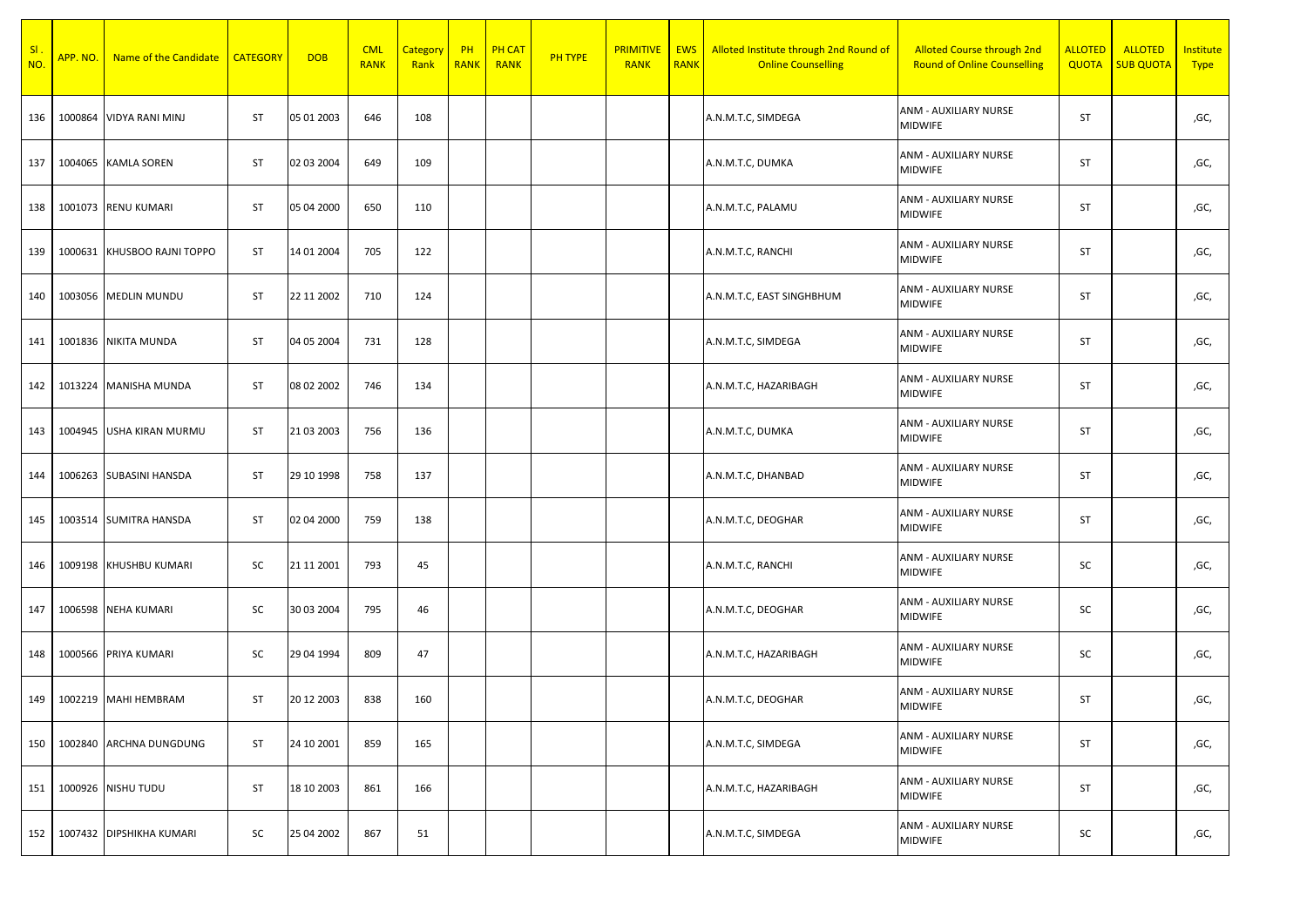| $SI$ .<br>NO. | APP. NO. | Name of the Candidate      | <b>CATEGORY</b> | <b>DOB</b> | <b>CML</b><br><b>RANK</b> | <b>Category</b><br>Rank | PH<br><b>RANK</b> | <b>PH CAT</b><br><b>RANK</b> | <b>PH TYPE</b> | <b>PRIMITIVE</b><br><b>RANK</b> | <b>EWS</b><br><b>RANK</b> | Alloted Institute through 2nd Round of<br><b>Online Counselling</b> | <b>Alloted Course through 2nd</b><br><b>Round of Online Counselling</b> | <b>ALLOTED</b><br><b>QUOTA</b> | <b>ALLOTED</b><br><b>SUB QUOTA</b> | Institute<br><b>Type</b> |
|---------------|----------|----------------------------|-----------------|------------|---------------------------|-------------------------|-------------------|------------------------------|----------------|---------------------------------|---------------------------|---------------------------------------------------------------------|-------------------------------------------------------------------------|--------------------------------|------------------------------------|--------------------------|
| 153           | 1007850  | SHILIFUL MARANDI           | <b>ST</b>       | 05 01 1998 | 903                       | 176                     |                   |                              |                |                                 |                           | A.N.M.T.C, DEOGHAR                                                  | ANM - AUXILIARY NURSE<br><b>MIDWIFE</b>                                 | ST                             |                                    | ,GC,                     |
| 154           |          | 1003996 SANGEETA MURMU     | <b>ST</b>       | 03 04 1999 | 912                       | 180                     |                   |                              |                |                                 |                           | A.N.M.T.C, DEOGHAR                                                  | ANM - AUXILIARY NURSE<br><b>MIDWIFE</b>                                 | <b>ST</b>                      |                                    | ,GC,                     |
| 155           |          | 1000159 RINA HEMBRAM       | ST              | 12 12 2002 | 965                       | 195                     |                   |                              |                |                                 |                           | A.N.M.T.C, GIRIDIH                                                  | ANM - AUXILIARY NURSE<br>MIDWIFE                                        | <b>ST</b>                      |                                    | ,GC,                     |
| 156           |          | 1003500 SANGITA HANSDAK    | ST              | 05 08 2003 | 968                       | 196                     |                   |                              |                |                                 |                           | A.N.M.T.C, GIRIDIH                                                  | ANM - AUXILIARY NURSE<br>MIDWIFE                                        | <b>ST</b>                      |                                    | ,GC,                     |
| 157           |          | 1013576   DEEP JOSHI KUJUR | ST              | 17 12 2003 | 970                       | 198                     |                   |                              |                |                                 |                           | A.N.M.T.C, PALAMU                                                   | ANM - AUXILIARY NURSE<br><b>MIDWIFE</b>                                 | ST                             |                                    | ,GC,                     |
| 158           |          | 1003254 RACHNA ORAON       | <b>ST</b>       | 09 07 2000 | 978                       | 201                     |                   |                              |                |                                 |                           | A.N.M.T.C, HAZARIBAGH                                               | ANM - AUXILIARY NURSE<br><b>MIDWIFE</b>                                 | <b>ST</b>                      |                                    | ,GC,                     |
| 159           |          | 1012351 SARITA SINGH       | <b>ST</b>       | 20 07 2001 | 987                       | 205                     |                   |                              |                |                                 |                           | A.N.M.T.C, EAST SINGHBHUM                                           | ANM - AUXILIARY NURSE<br><b>MIDWIFE</b>                                 | <b>ST</b>                      |                                    | ,GC,                     |
| 160           | 1012484  | <b>ANU KUMARI</b>          | SC              | 22 04 2001 | 991                       | 56                      |                   |                              |                |                                 |                           | A.N.M.T.C, GIRIDIH                                                  | ANM - AUXILIARY NURSE<br>MIDWIFE                                        | SC                             |                                    | ,GC,                     |
| 161           | 1010631  | JULEE RAJNI TIRKEY         | ST              | 12 04 2000 | 992                       | 207                     |                   |                              |                |                                 |                           | A.N.M.T.C, HAZARIBAGH                                               | ANM - AUXILIARY NURSE<br>MIDWIFE                                        | <b>ST</b>                      |                                    | ,GC,                     |
| 162           |          | 1005905 REENA MURMU        | <b>ST</b>       | 10 04 2002 | 994                       | 208                     |                   |                              |                |                                 |                           | A.N.M.T.C, PALAMU                                                   | ANM - AUXILIARY NURSE<br><b>MIDWIFE</b>                                 | <b>ST</b>                      |                                    | ,GC,                     |
| 163           | 1004423  | <b>CECILIA MURMU</b>       | <b>ST</b>       | 03 05 2002 | 995                       | 209                     |                   |                              |                |                                 |                           | A.N.M.T.C, EAST SINGHBHUM                                           | ANM - AUXILIARY NURSE<br>MIDWIFE                                        | ST                             |                                    | ,GC,                     |
| 164           | 1005831  | MANJU KIRAN MURMU          | <b>ST</b>       | 25 03 2002 | 1000                      | 211                     |                   |                              |                |                                 |                           | A.N.M.T.C, SIMDEGA                                                  | ANM - AUXILIARY NURSE<br><b>MIDWIFE</b>                                 | <b>ST</b>                      |                                    | ,GC,                     |
| 165           | 1009046  | <b>JOSNA KUMARI</b>        | <b>ST</b>       | 05 02 1996 | 1014                      | 214                     |                   |                              |                |                                 |                           | A.N.M.T.C, PALAMU                                                   | ANM - AUXILIARY NURSE<br>MIDWIFE                                        | ST                             |                                    | ,GC,                     |
| 166           |          | 1003151 RENU KACHHAP       | ST              | 05 11 1996 | 1017                      | 215                     |                   |                              |                |                                 |                           | A.N.M.T.C, HAZARIBAGH                                               | ANM - AUXILIARY NURSE<br><b>MIDWIFE</b>                                 | <b>ST</b>                      |                                    | ,GC,                     |
| 167           |          | 1007212 NEHA KUMARI        | SC              | 25 12 2002 | 1018                      | 58                      |                   |                              |                |                                 |                           | A.N.M.T.C, DEOGHAR                                                  | ANM - AUXILIARY NURSE<br><b>MIDWIFE</b>                                 | SC                             |                                    | ,GC,                     |
| 168           |          | 1001831 SIMRAN BEDIA       | ST              | 02 11 2001 | 1026                      | 217                     |                   |                              |                |                                 |                           | A.N.M.T.C, EAST SINGHBHUM                                           | ANM - AUXILIARY NURSE<br><b>MIDWIFE</b>                                 | ST                             |                                    | ,GC,                     |
| 169           | 1000047  | <b>SWEETY HEMBROM</b>      | ST              | 31 10 2001 | 1045                      | 221                     |                   |                              |                |                                 |                           | A.N.M.T.C, WEST SINGHBHUM                                           | ANM - AUXILIARY NURSE<br><b>MIDWIFE</b>                                 | ST                             |                                    | ,GC,                     |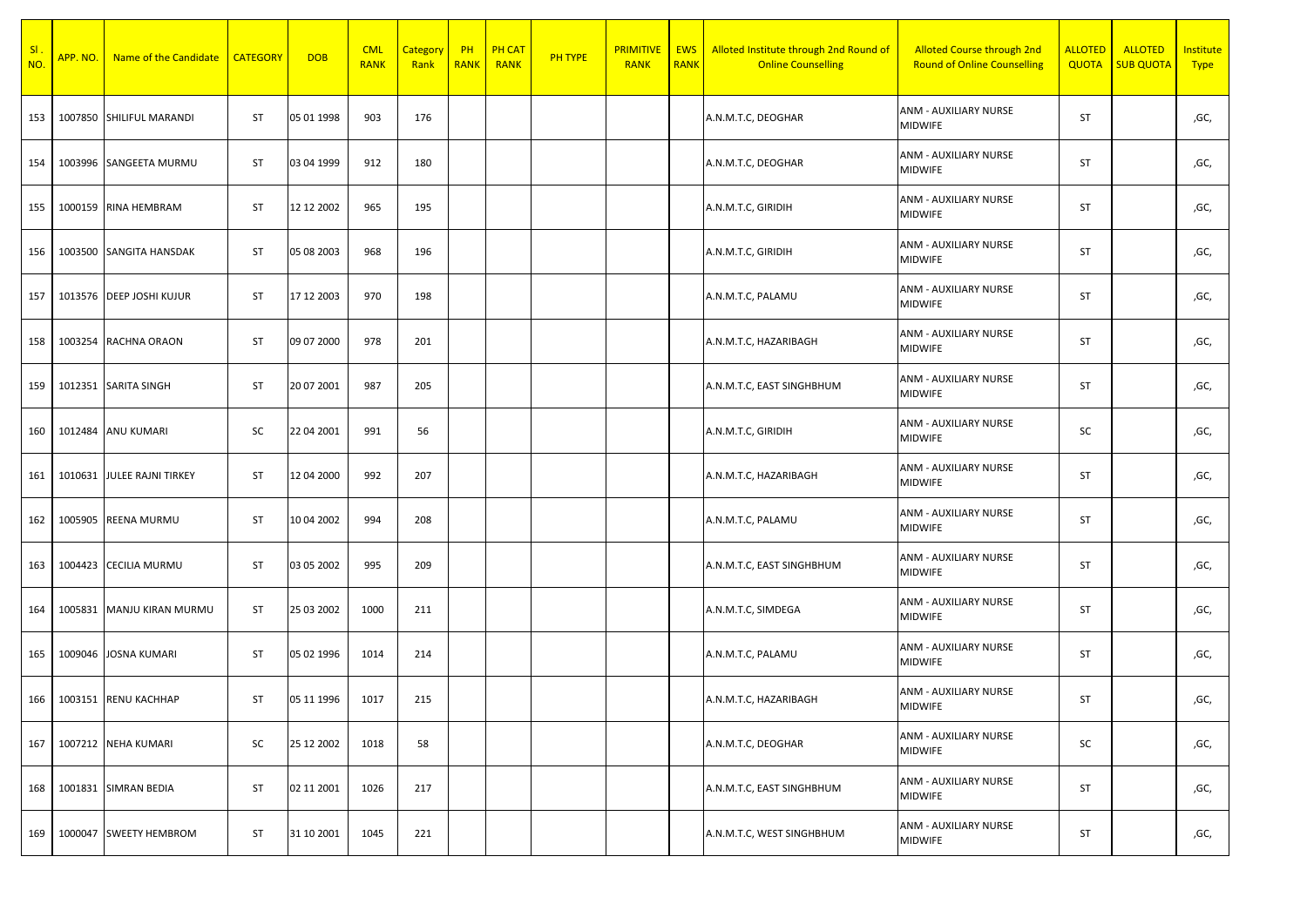| SI.<br>NO. | APP. NO. | Name of the Candidate      | <b>CATEGORY</b> | <b>DOB</b> | <b>CML</b><br><b>RANK</b> | Category<br>Rank | PH<br><b>RANK</b> | <b>PH CAT</b><br><b>RANK</b> | <b>PH TYPE</b>                                | <b>PRIMITIVE</b><br><b>RANK</b> | <b>EWS</b><br><b>RANK</b> | Alloted Institute through 2nd Round of<br><b>Online Counselling</b> | <b>Alloted Course through 2nd</b><br><b>Round of Online Counselling</b> | <b>ALLOTED</b><br><b>QUOTA</b> | <b>ALLOTED</b><br><b>SUB QUOTA</b> | <b>Institute</b><br><b>Type</b> |
|------------|----------|----------------------------|-----------------|------------|---------------------------|------------------|-------------------|------------------------------|-----------------------------------------------|---------------------------------|---------------------------|---------------------------------------------------------------------|-------------------------------------------------------------------------|--------------------------------|------------------------------------|---------------------------------|
| 170        |          | 1003896 SANTOSINI MURMU    | <b>ST</b>       | 09 06 1997 | 1053                      | 223              |                   |                              |                                               |                                 |                           | A.N.M.T.C, SIMDEGA                                                  | ANM - AUXILIARY NURSE<br>MIDWIFE                                        | ST                             |                                    | ,GC,                            |
| 171        |          | 1007564 SHALU ORAON        | <b>ST</b>       | 01 04 2003 | 1054                      | 224              |                   |                              |                                               |                                 |                           | A.N.M.T.C, EAST SINGHBHUM                                           | ANM - AUXILIARY NURSE<br><b>MIDWIFE</b>                                 | ST                             |                                    | ,GC,                            |
| 172        |          | 1010134 PRIYANKA KUMARI    | SC              | 17 02 1996 | 1110                      | 64               |                   |                              |                                               |                                 |                           | A.N.M.T.C, WEST SINGHBHUM                                           | ANM - AUXILIARY NURSE<br><b>MIDWIFE</b>                                 | SC                             |                                    | ,GC,                            |
| 173        |          | 1009008 BINITA KUMARI      | SC              | 10 01 2003 | 1166                      | 66               |                   |                              |                                               |                                 |                           | A.N.M.T.C, DUMKA                                                    | ANM - AUXILIARY NURSE<br><b>MIDWIFE</b>                                 | SC                             |                                    | ,GC,                            |
| 174        |          | 1011046 RIMA KUMARI BAURI  | SC              | 08 10 2001 | 1177                      | 67               |                   |                              |                                               |                                 |                           | A.N.M.T.C, WEST SINGHBHUM                                           | ANM - AUXILIARY NURSE<br><b>MIDWIFE</b>                                 | SC                             |                                    | ,GC,                            |
| 175        |          | 1006306 MAMTA KUMARI       | SC              | 26 02 2004 | 1190                      | 68               |                   |                              |                                               |                                 |                           | A.N.M.T.C, SIMDEGA                                                  | ANM - AUXILIARY NURSE<br>MIDWIFE                                        | SC                             |                                    | ,GC,                            |
| 176        |          | 1012532 REKHA MONDAL       | SC              | 06 05 1998 | 1271                      | 73               |                   |                              |                                               |                                 |                           | A.N.M.T.C, EAST SINGHBHUM                                           | ANM - AUXILIARY NURSE<br><b>MIDWIFE</b>                                 | SC                             |                                    | ,GC,                            |
| 177        |          | 1000258 ANITA KUMARI       | SC              | 09 04 2002 | 1284                      | 74               |                   |                              |                                               |                                 |                           | A.N.M.T.C, EAST SINGHBHUM                                           | ANM - AUXILIARY NURSE<br><b>MIDWIFE</b>                                 | SC                             |                                    | ,GC,                            |
| 178        |          | 1000045 NIDHI KUMARI       | GEN             | 25 05 1996 | 1323                      |                  |                   |                              |                                               |                                 | 18                        | A.N.M.T.C, RANCHI                                                   | ANM - AUXILIARY NURSE<br><b>MIDWIFE</b>                                 | EWS                            |                                    | ,GC,                            |
| 179        |          | 1009242 PURNIMA KUMARI     | GEN             | 01 02 1995 | 1771                      |                  |                   |                              |                                               |                                 | 23                        | A.N.M.T.C, DUMKA                                                    | ANM - AUXILIARY NURSE<br><b>MIDWIFE</b>                                 | EWS                            |                                    | ,GC,                            |
| 180        |          | 1008552 ANKITA KUMARI      | BC II           | 15 05 2003 | 2597                      | 344              | 8                 |                              | C LOCOMOTOR<br><b>DISABILITY</b><br>INCLUDING |                                 |                           | A.N.M.T.C, HAZARIBAGH                                               | ANM - AUXILIARY NURSE<br><b>MIDWIFE</b>                                 | PH-LD                          | BC-II                              | ,GC,                            |
| 181        |          | 1013593 RICHA KUMARI       | GEN             | 01 10 1998 | 4550                      |                  |                   |                              |                                               |                                 | 37                        | A.N.M.T.C, RANCHI                                                   | ANM - AUXILIARY NURSE<br><b>MIDWIFE</b>                                 | EWS                            |                                    | ,GC,                            |
| 182        |          | 1012958 MADHU KUMARI       | GEN             | 28 12 2001 | 5976                      |                  |                   |                              |                                               |                                 | 47                        | A.N.M.T.C, DHANBAD                                                  | ANM - AUXILIARY NURSE<br><b>MIDWIFE</b>                                 | EWS                            |                                    | ,GC,                            |
| 183        |          | 1003680 DEEP SHIKHA GHOSH  | BC II           | 16 05 1992 | 6865                      | 743              | 8                 |                              | <b>B DEAFNESS</b><br>AND HARD OF<br>HEARING   |                                 |                           | A.N.M.T.C, DHANBAD                                                  | ANM - AUXILIARY NURSE<br><b>MIDWIFE</b>                                 | PH-HI                          | BC-II                              | ,GC,                            |
| 184        | 1008851  | <b>KAVITA KUMARI</b>       | GEN             | 11 05 2003 | 7042                      |                  |                   |                              |                                               |                                 | 53                        | A.N.M.T.C, DHANBAD                                                  | <b>ANM - AUXILIARY NURSE</b><br><b>MIDWIFE</b>                          | EWS                            |                                    | ,GC,                            |
| 185        | 1001902  | PALLAVI KUMARI<br>BHANDARI | BC I            | 12 02 2004 | 7542                      | 2632             | 4                 |                              | A BLINDNESS<br>AND LOW<br><b>VISION</b>       |                                 |                           | S.N.M.M.C.H, Dhanbad                                                | <b>GNM - GENERAL NURSING AND</b><br>MIDWIFERY                           | PH-VI                          | BC-I                               | ,GC,                            |
| 186        |          | 1009855 BIMLI KUMARI       | BC I            | 25 02 2000 | 8031                      | 2773             | 8                 |                              | A BLINDNESS<br>AND LOW<br><b>VISION</b>       |                                 |                           | A.N.M.T.C, RANCHI                                                   | ANM - AUXILIARY NURSE<br><b>MIDWIFE</b>                                 | PH-VI                          | BC-I                               | ,GC,                            |